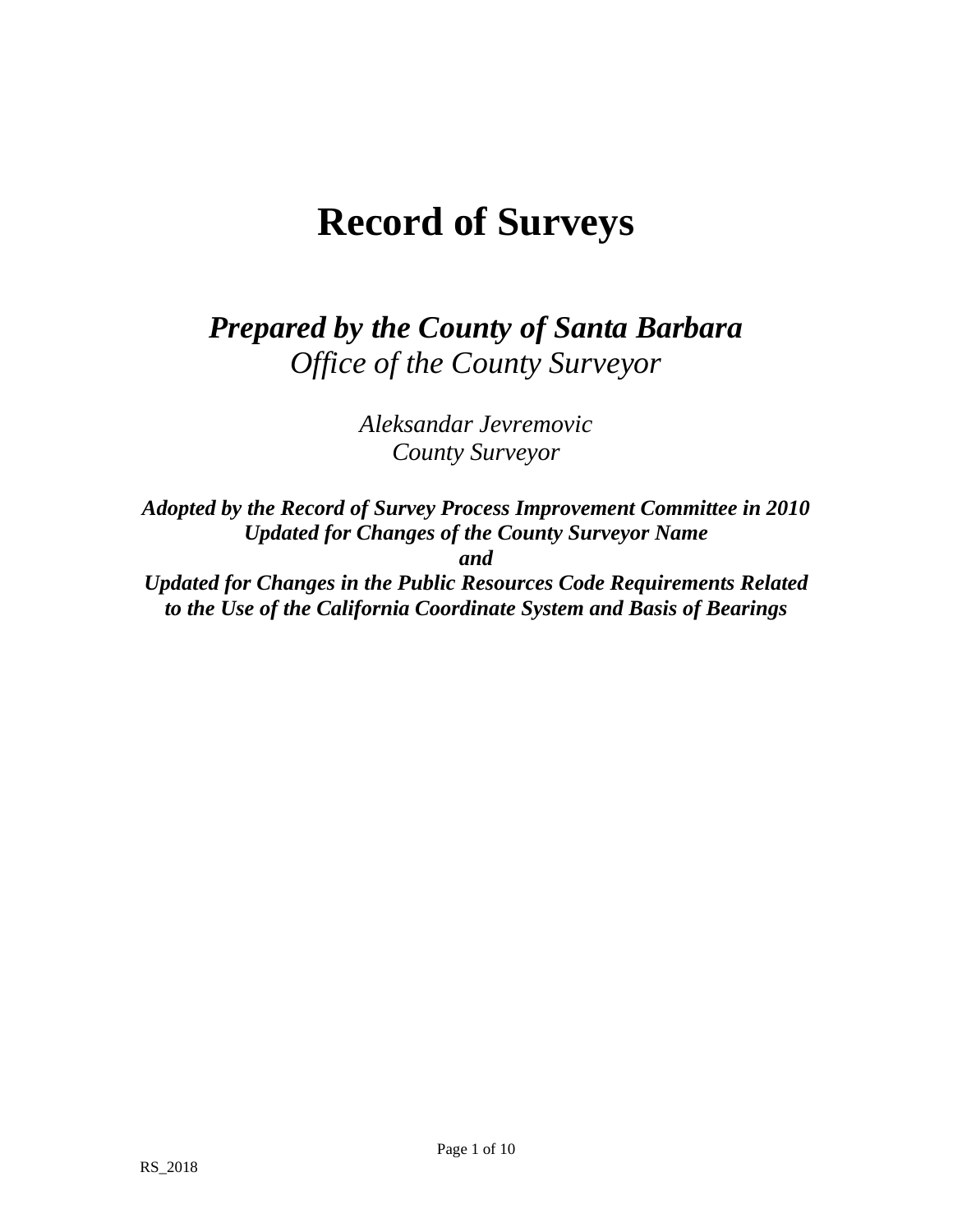# **Guide to processing a Record of Survey**

## **When Required**

1) When a material evidence or physical change, which in whole or in part does not appear on any previously recorded subdivision map, official map, record of survey, or any map or survey record maintained by the Bureau of Land Management. PLS Act 8762(a)

2) A material discrepancy with the information contained in any previously recorded subdivision map, official map, record of survey, or any map or survey record maintained by the Bureau of Land Management. **Material discrepancy** is limited to the position of points or in lines, or in dimensions. PLS Act 8762(b)

3) Evidence that, by reasonable analysis, might result in materially alternate positions of points or lines shown on any previously recorded subdivision map, official map, record of survey, or any map or survey record maintained by the Bureau of Land Management. PLS Act 8762(c)

4) The establishment of one or more points or lines not shown on previously recorded subdivision map, official map, record of survey, the positions of which are not ascertainable from an inspection of said maps or record of survey. PLS Act 8762(d)

5) The points or lines set during the performance of a field survey of any parcel described in any deed or other instrument of title not shown on any previously recorded subdivision map, official map, or record of survey. PLS Act 8762(e)

#### **Time Limit**

The record of survey shall be filed within 90 days after the setting of the boundary monuments or the completion of a field survey. If this time limit cannot be complied with, a letter, submitted to the County Surveyor's Office within the 90 day limit, will state the reasons for non-compliance, and estimated time of completion, the general location of the survey, and the assessor's parcel number(s). PLS Act 8762

#### **Exemption from filing a Record of Survey**

1) When it has been made by a public officer in his or her official capacity and a reproducible copy is filed with the County Surveyor. The Recorder's Statement will be omitted. PLS Act 8765(a)

2) When made by the Bureau of Land Management. PLS Act 8765(b)

3) When a Tract or Parcel map is in preparation under the provisions of the Subdivision Map Act. PLS Act 8765(c)

4) When the survey is a retracement of lines shown on a previously recorded subdivision map, official map, or record of survey, where no material discrepancies with those records are found and sufficient monuments are found to establish the precise location of property corners thereon, provided that a **Corner Record** is filed for any property corners which are set or reset or found to be of a different character. PLS Act 8765(d)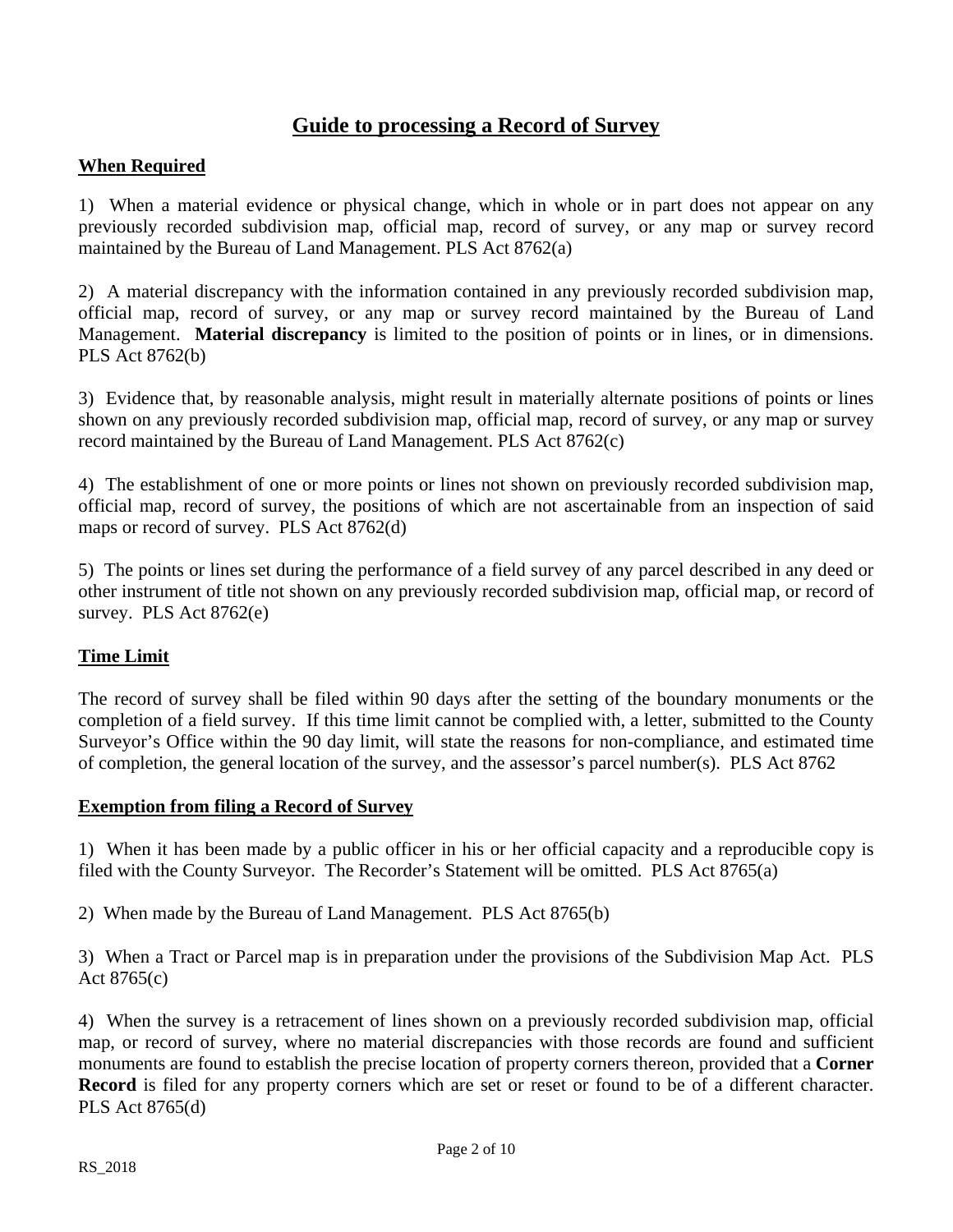# **Examination Time Limit and Fee**

1) The record of survey shall be examined within 20 working days after receipt thereof, or within a mutually agreed upon time extension between the surveyor and the County Surveyor, it shall be examined with respect to: PLS Act 8766

- a) Its accuracy of mathematical data and substantial compliance with Section 8764 of the PLS Act. PLS Act 8766(a)
- b) Its compliance with Sections 8762.5, 8763, 8764.5, 8771.5 and 8772 of the PLS Act. PLS Act 8766(b)

2) Once the County Surveyor has reviewed the record of survey and returned it to the surveyor, the surveyor may make the changes requested (if any) and must resubmit the record of survey to the County Surveyor for review/filing within 60 days. PLS Act 8767

3) If matters cannot be agreed upon between the surveyor and the County Surveyor within 10 working days after submittal and request for recordation without further changes, an explanation of the differences shall be noted on the map and filed with the County Recorder. PLS Act 8768

4) Nothing shall limit the County Surveyor from including notes expressing opinions regarding methods or procedures utilized in the performance of the survey. PLS Act 8766

5) The examination of the record of survey shall be performed by or under the supervision of a Licensed Land Surveyor. PLS Act 8766

6) The Santa Barbara County Board of Supervisors sets this fee. Please see current fee schedule on the Public Works/County Surveyor website at www.countyofsb.org/pwd for details. PLS Act 8766.5

# **Sheet Requirements**

1) The map shall be legibly drawn, printed, or reproduced by a process guaranteeing a permanent record in black on tracing cloth, or polyester base film, 18 x 26 inches. A 1 inch margin line shall be drawn completely around each sheet, leaving a blank 1 inch margin. PLS Act 8763

# **Technical Requirements**

# **Monuments**

All monuments found, set, reset, replaced, or removed, describing their kind, size, and location, and giving other data relating thereto. PLS Act 8764(a)

**Found -** All monuments "found" shall be described as to size, type, material, height relative to the ground surface, stamping/tagging with markings, with a reference to a record map. Monuments "found" and accepted will be labeled as "Accepted as ......". Monuments "found" with no previous record shall be labeled as "No Record". Monuments "found" and not accepted will be labeled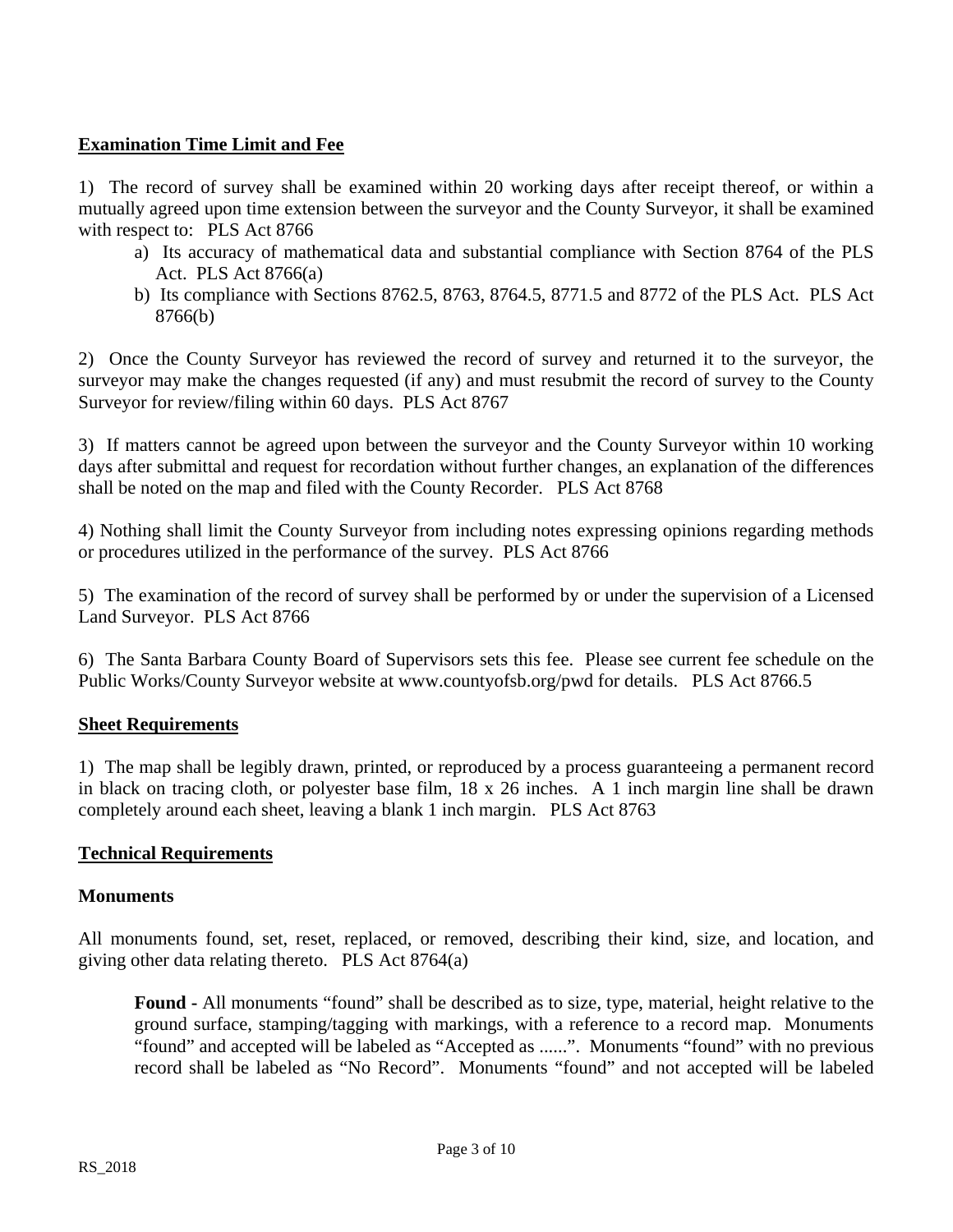with bearing and distance from true corner. Licensed surveyors/engineers accepting "found" open pipes will be encouraged to tag them with their tags.

**Set -** All set monuments will be described as to size, type, material, height relative to the ground surface, and stamping/tagging with markings. Use of plastic caps or plugs is discouraged due to the lack of durability with regards to fire.

**Bearing or Witness -** All monuments found, set, reset, replaced, or removed, describing their kind, size, and location, and giving other data relating thereto. PLS Act 8764(b)

## **Basis of Bearings**

The basis of bearing shall be labeled on the record of survey. PLS Act 8764(b)

There are 5 accepted methods for establishing a basis of bearing:

- 1) By astronomic observation, stating the date of the observation.
- 2) Between 2 found and accepted monuments of record preferably from the same reference source (i.e. map, deed).
- 3) A calculated basis of bearings from two separate sources must be made to monuments of sufficient character and location so that misinterpretation is eliminated.
- 4) Based on CCS83 monumentation in compliance with Sections 8801-8819 of the Public Resources Code.
- 5) Coordinates derived by GPS observations must state the datum, epoch date, coordinate values, conversion factors, and CGPS identification (if applicable).

#### **Bearing and Distance**

The bearing and length of lines, including the measured data and the record data of the lines, will be shown on the record of survey. Record data calculated from record maps or documents will be labeled as "calculated from". Lines where no record information is available will be labeled "No Record". Actual field measurements will be labeled as "measured". Preference is that bearings be labeled in a consistent direction, preferably clockwise. PLS Act 8764(b) and 8771.5

# **Scale of Map**

The scale of the map shall be labeled. Graphic scales will be encouraged, as reduced copies of the record of survey are stored on microfiche. PLS Act 8764(b)

#### **North Arrow**

A North arrow shall appear on the record of survey. PLS Act 8764(b)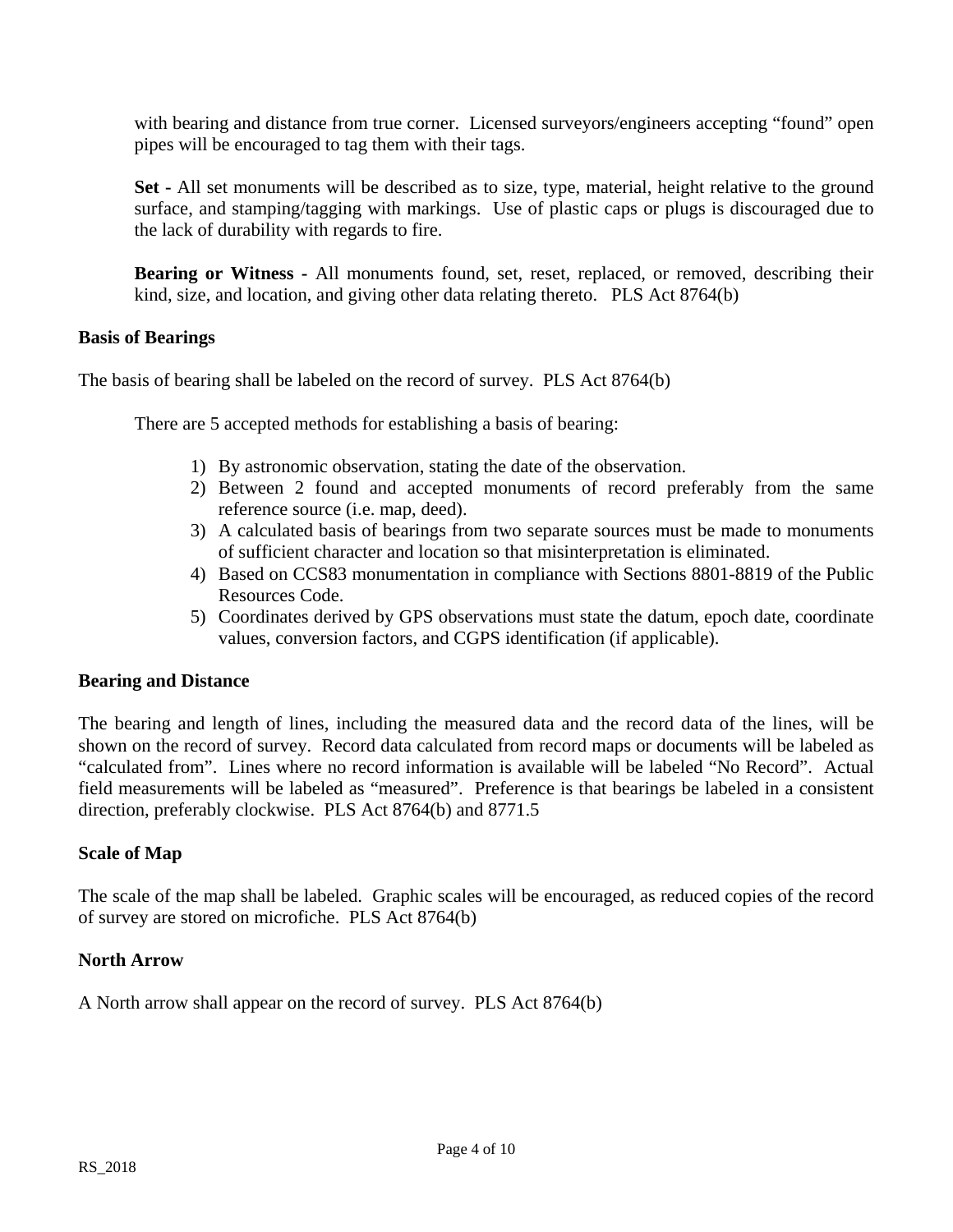## **Legal Designation and/or Description**

Name and legal designation and/or description of the property in which the survey is located, and the date or time period of the survey, is required. Sectionalized descriptions shall include the area of the section(s), township(s), range(s) and base and meridian. All designations and/or descriptions shall include reference to deeds or to maps which have been recorded or to official United States Surveys. PLS Act 8764(c)

## **Adjacent Property**

Reference will be made to those portions of adjacent tracts, lots, streets or senior conveyances which have common lines with the survey**.** PLS Act 8764(d)

#### **Memorandum of Oaths**

In compliance with section 8760 of the Land Surveyors Act, a memorandum of oaths shall be made on the record of survey. PLS Act 8764(e)

#### **Statements**

For a listing of the statements required on the record of survey and their terminology, refer to the end of this chapter or the County of Santa Barbara Standard Statements and Certificates booklet. PLS Act 8764(f)

#### **Pertinent Data**

Data necessary for the intelligent interpretation of the various items and locations of the points, lines and areas shown, as may be determined by the civil engineer or land surveyor preparing the record of survey. PLS Act 8764(g)

#### **Purpose of Survey**

Either graphically or by note, note preferred, the reason why the mandatory filing of the record of survey is required, subject to the provisions of sections 8762 and 8764 of the Land Surveyors Act. PLS Act  $8764(g)$ 

#### **Methods and Reasonings Statement**

Although not required by the PLS Act, a statement which describes the establishment methods employed and the reasons by which the surveyor made his or her decisions would be considered a useful addition to the map and may help to expedite the review. Record of survey maps that are clearly detailed with such statements create a legacy of important historical value.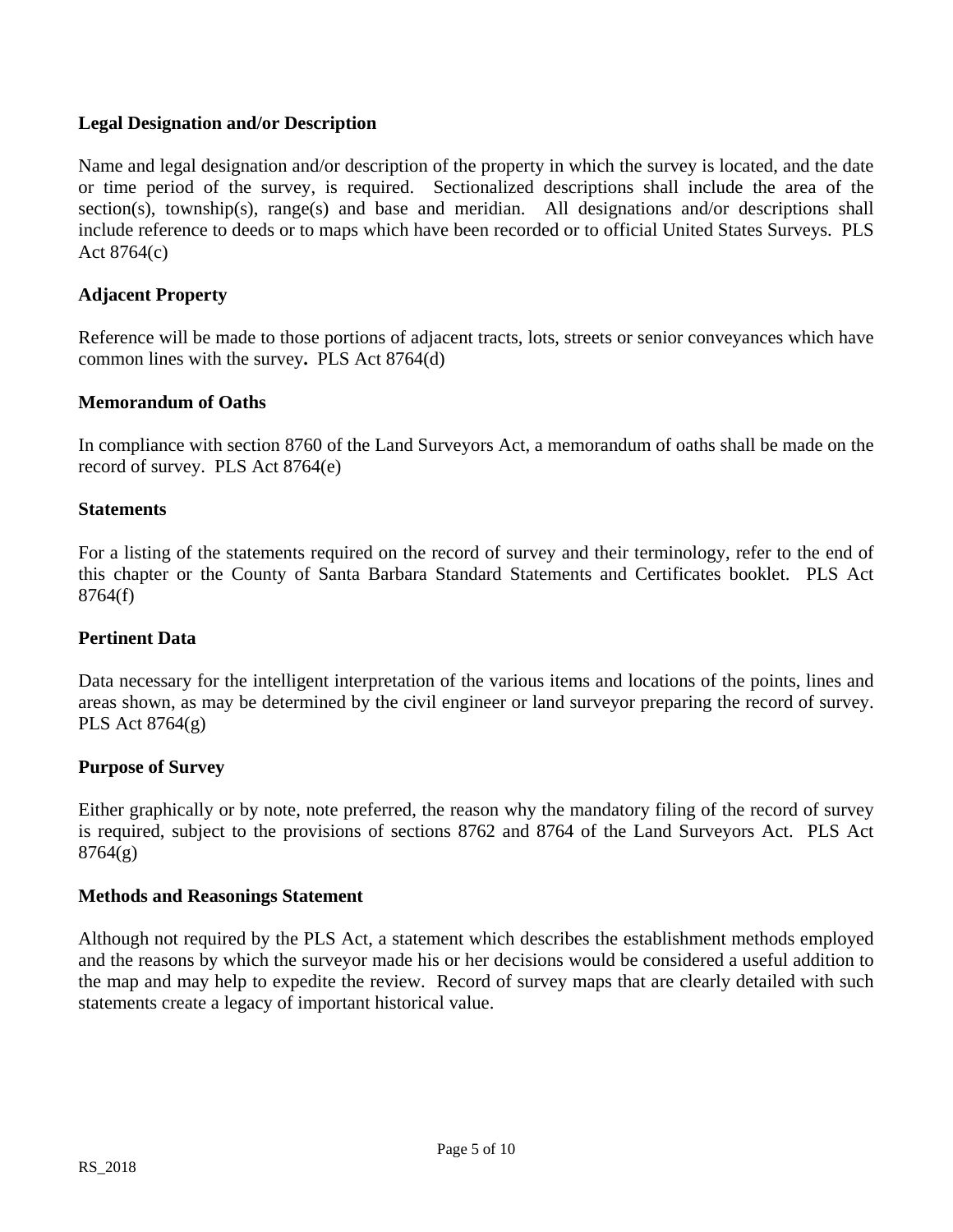# **Corrections Allowed**

Amendments to show any course or distance that was omitted, or to correct any error in:

- 1) course or distance
- 2) the description
- 3) lot numbers
- 4) street names
- 5) acreages
- 6) identification of adjacent record maps
- 7) character of monuments being set
- 8) minor errors as approved by the County Surveyor amended under the provisions of the Subdivision Map Act, Division 2

# **Vicinity Map**

A vicinity map, though not required by the PLS Act, is requested to aide in identifying the location of the subject property for indexing purposes.

## **Submittal Requirements**

The following items are required to deem a record of survey submittal as complete for review purposes:

- 1) 2 full-size prints of the record of survey
- 2) Methods and reasonings statement
- 3) Legible copy of all documents used with labeled reference numbers (if applicable)
- 4) Legible copy of all maps with labeled reference numbers (if applicable)
- 5) Closure calculations of measured data shown on record of survey
- 6) Other pertinent information as to facilitate the review of the record of survey
- 7) Review fee as determined by the Board of Supervisors of Santa Barbara County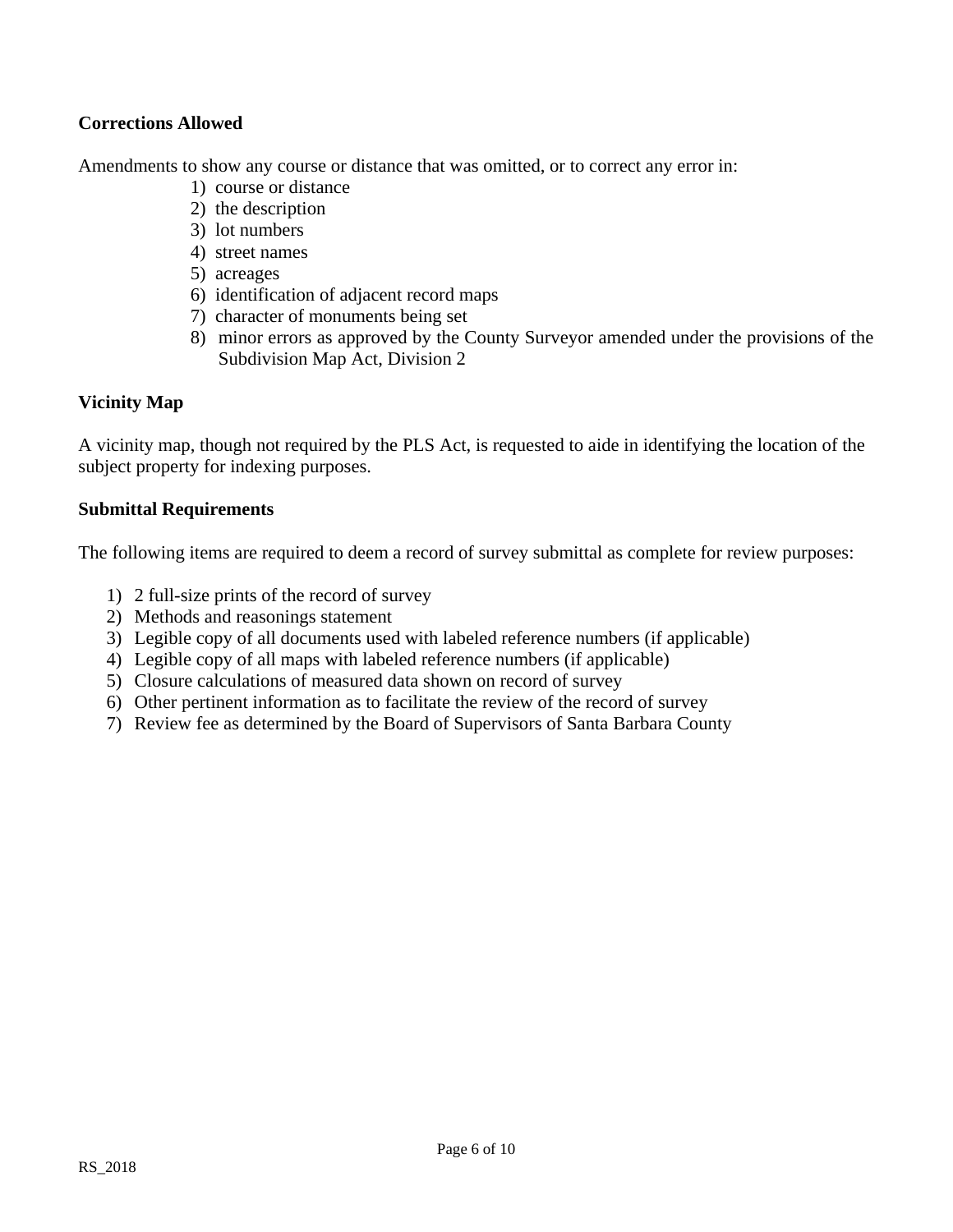# **RECORD OF SURVEY REVIEW CHECK SHEET**

#### Each review after the 3<sup>rd</sup> review will be charged a fee per the fee schedule

| Review<br>NΟ           | Fee<br>Paid | Date Paid | Date             |
|------------------------|-------------|-----------|------------------|
| Surveyor               |             |           | Reviewed<br>- Ry |
| Survey<br>Requested By |             |           |                  |

| File No.    |  |  |
|-------------|--|--|
| Date        |  |  |
| Reviewed By |  |  |
| Location    |  |  |

#### **Circle (0) indicates deficiency – Check (√) indicates no deficiency**

#### **Business and Professions Code, Chapter 15, Division 3, Section 8700 et**

| Map appears to create a division of land; Subdivision or Parcel<br>Map required. (8762.5) |  |  |  |  |
|-------------------------------------------------------------------------------------------|--|--|--|--|
| <b>MAP TITLE</b>                                                                          |  |  |  |  |
| Name of City, if applicable                                                               |  |  |  |  |
| Name of County, California                                                                |  |  |  |  |
| "RECORD OF SURVEY,"                                                                       |  |  |  |  |
| General description of land surveyed. (8764)                                              |  |  |  |  |
| Date of survey.                                                                           |  |  |  |  |
| Sheet number, when two or more sheets.                                                    |  |  |  |  |
| <b>CERTIFICATES</b>                                                                       |  |  |  |  |
| County Recorder's Certificate or space for same (8764.5)                                  |  |  |  |  |
| Surveyor's Statement (8764.5)                                                             |  |  |  |  |
| Signed, dated and sealed $(8764.5 \& 411(h))$                                             |  |  |  |  |
| County Surveyor's Statement (8764.5)                                                      |  |  |  |  |
| Certificate per Sec. 8762.5, if applicable.                                               |  |  |  |  |

- Memorandum of oaths, if applicable (8760)
- No nontechnical certificates or statements on map. (8764.5)

#### **SURVEYOR'S NOTES**

- Basis of Bearings: map of record, celestial observation, State Plane Coordinates, or County Surveyor's Records.
- Found or Set monuments should be shown with distinguishing symbols and include type, size, LS or RCE No. (8764) Symbols and nonstandard abbreviations defined. (8764)

#### **MATHEMATICAL ACCURACY**

Map loop closures less than  $0.02$  ft\* Bearings shown (8764) Distances shown. (8764)\* \_\_\_\_\_\_ Overall bearings shown Sum of parts equal total distance or delta.\* \_\_\_\_\_\_ Curve data shown. (Minimum = Delta, Radius, Arc length).\* radial bearings shown where appropriate. Areas shown if required for survey \_\_\_\_\_\_ Others \_\_\_\_\_\_\_\_\_\_\_\_\_\_\_\_\_\_\_\_\_\_\_\_\_\_\_\_\_\_\_\_\_\_\_\_\_\_\_\_\_\_\_\_ \_\_\_\_\_\_ Prorations correct. \_\_\_\_\_\_\_\_ Sectional breakdowns correct. \_\_\_\_\_\_ Deed interpretations correct. Monuments tagged. (8772) Relationship to adjacent lines of record when pertinent. (8764) Methods of establishment of lines or points shown where necessary. (8764) \_\_\_\_\_\_ Other \_\_\_\_\_\_\_\_\_\_\_\_\_\_\_\_\_\_\_\_\_\_\_\_\_\_\_\_\_\_\_\_\_\_\_\_\_\_\_\_\_\_\_\_\_\_\_

 $\_$ 

\* Allowable tolerances for rounding are to be expected.

#### **MAP BODY**

Map material; tracing cloth or polyester base film; black ink. (8763) Map size: 18" x 26" or 460 x 660 mm (8763)

#### **To the Surveyor:**

Pursuant to Section 8767 of the land Surveyor's Act, the deficient items signified by a Circle (0) as indicated on the above check list and / or check print shall be addressed and returned to this office with:

 $\Box$  Corrected Prints (2 each)  $\Box$  Additional fee per fee schedule for Subsequent Review after 3<sup>rd</sup> Review

 $\Box$  The original (or corrected original)

| Margin: 1" or $025$ mm all around. $(8763)$                                                                                                                                                                                                                                                                 |
|-------------------------------------------------------------------------------------------------------------------------------------------------------------------------------------------------------------------------------------------------------------------------------------------------------------|
| Map orientation, title and map body to read from bottom or right                                                                                                                                                                                                                                            |
| side of sheet when north arrow points away from reader where                                                                                                                                                                                                                                                |
| practicable.                                                                                                                                                                                                                                                                                                |
| North arrow. $(8764)$                                                                                                                                                                                                                                                                                       |
| Scale. $(8764)$                                                                                                                                                                                                                                                                                             |
| City, County or State boundary lines as required.                                                                                                                                                                                                                                                           |
| Reference to adjacent tracts or other maps of record when                                                                                                                                                                                                                                                   |
| pertinent. $(8764(d))$                                                                                                                                                                                                                                                                                      |
| Legibility of map data. (8763)                                                                                                                                                                                                                                                                              |
| Street names and widths shown.                                                                                                                                                                                                                                                                              |
| Reference for all found monuments or statement of acceptance                                                                                                                                                                                                                                                |
| if used as a control monument (8764)                                                                                                                                                                                                                                                                        |
| Reference to deeds or official records if necessary for the                                                                                                                                                                                                                                                 |
| establishment of lines or points (8764).                                                                                                                                                                                                                                                                    |
| Record measurements in parenthesis to be shown when                                                                                                                                                                                                                                                         |
| beneficial to the interpretation of lines or points or substantially                                                                                                                                                                                                                                        |
| different from measured.                                                                                                                                                                                                                                                                                    |
| Purpose indicated for all easements shown.                                                                                                                                                                                                                                                                  |
| Detail required for clarity.                                                                                                                                                                                                                                                                                |
| _______ Arrows needed to clarity dimensions.                                                                                                                                                                                                                                                                |
| No ditto marks.                                                                                                                                                                                                                                                                                             |
|                                                                                                                                                                                                                                                                                                             |
|                                                                                                                                                                                                                                                                                                             |
| <b>SURVEY PROCEDURES</b>                                                                                                                                                                                                                                                                                    |
| Survey based upon sufficient control.                                                                                                                                                                                                                                                                       |
| Additional survey information required (8762)                                                                                                                                                                                                                                                               |
| _________ Prorations correct.                                                                                                                                                                                                                                                                               |
| Sectional breakdowns correct.                                                                                                                                                                                                                                                                               |
| Deed interpretations correct.                                                                                                                                                                                                                                                                               |
| Durable monuments sufficient in number. (8771)                                                                                                                                                                                                                                                              |
| $\mathbf{r}$ , $\mathbf{r}$ , $\mathbf{r}$ , $\mathbf{r}$ , $\mathbf{r}$ , $\mathbf{r}$ , $\mathbf{r}$ , $\mathbf{r}$ , $\mathbf{r}$ , $\mathbf{r}$ , $\mathbf{r}$ , $\mathbf{r}$ , $\mathbf{r}$ , $\mathbf{r}$ , $\mathbf{r}$ , $\mathbf{r}$ , $\mathbf{r}$ , $\mathbf{r}$ , $\mathbf{r}$ , $\mathbf{r}$ , |

Aleksandar Jevremovic, County Surveyor Date

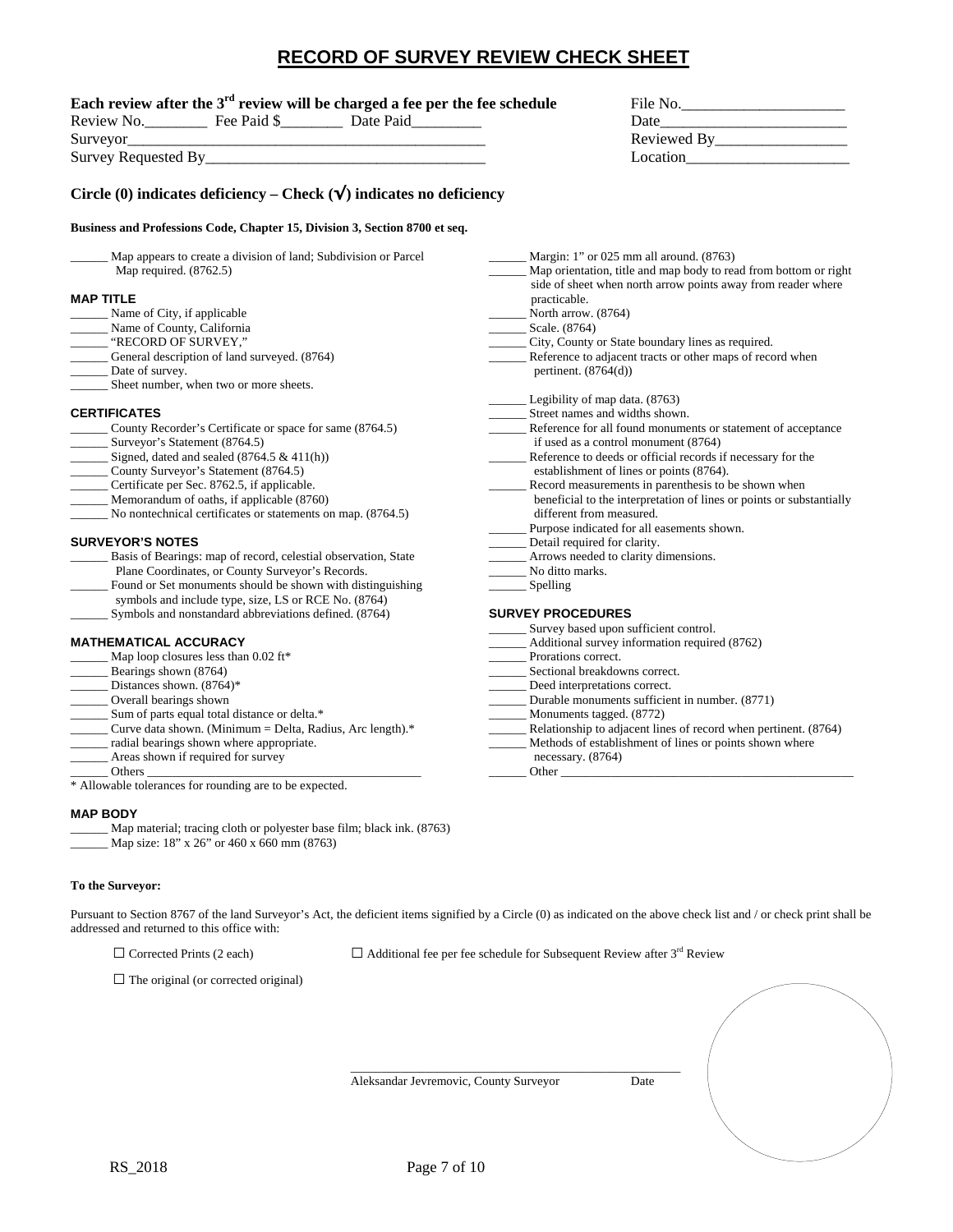# **EXAMPLES**

# **Standard Statements and Certificates**

#### **Surveyor's/Engineer's Statement** *(on face of map per PLS 8764.5)*

This map correctly represents a survey made by me or under my direction in conformance with the requirements of the Professional Land Surveyors' Act at the request of (Name of person authorizing survey) in  $(Month)$ , 20.

| Name Printed             | <b>SEAL</b> |
|--------------------------|-------------|
| $P.L.S.$ (or R.C.E.) No. |             |

## **County Surveyor's Statement** *(on face of map per PLS 8764.5)*

This map has been examined in accordance with Section 8766 of the Professional Land Surveyors' Act this (Day) day of (Month) , 20 .

Aleksandar Jevremovic P.L.S. 8378 SEAL

**Recorder's Statement** *(on face of map per PLS 8764.5)*

\_\_\_\_\_\_\_\_\_\_\_\_\_\_\_\_\_\_\_\_\_\_\_\_\_\_\_\_\_\_\_\_\_\_

Filed this \_\_\_\_\_\_ day of \_\_\_\_\_\_\_\_\_\_\_\_\_, 20\_\_, at \_\_\_\_\_\_. m. in book \_\_\_\_\_\_\_\_\_\_\_\_\_\_\_\_\_\_\_\_\_of Records of Surveys at page(s) \_\_\_\_\_\_\_\_\_\_\_\_\_\_\_, at the request of  $\_\_\_\_\_\_\_\_\_\_\_\_\_\_\_\_\$ .

Fee: \_\_\_\_\_\_\_\_\_\_

Joseph E. Holland<br>
County Clerk – Recorder - Assessor<br>
By: By: By: By: Beputy County Clerk – Recorder - Assessor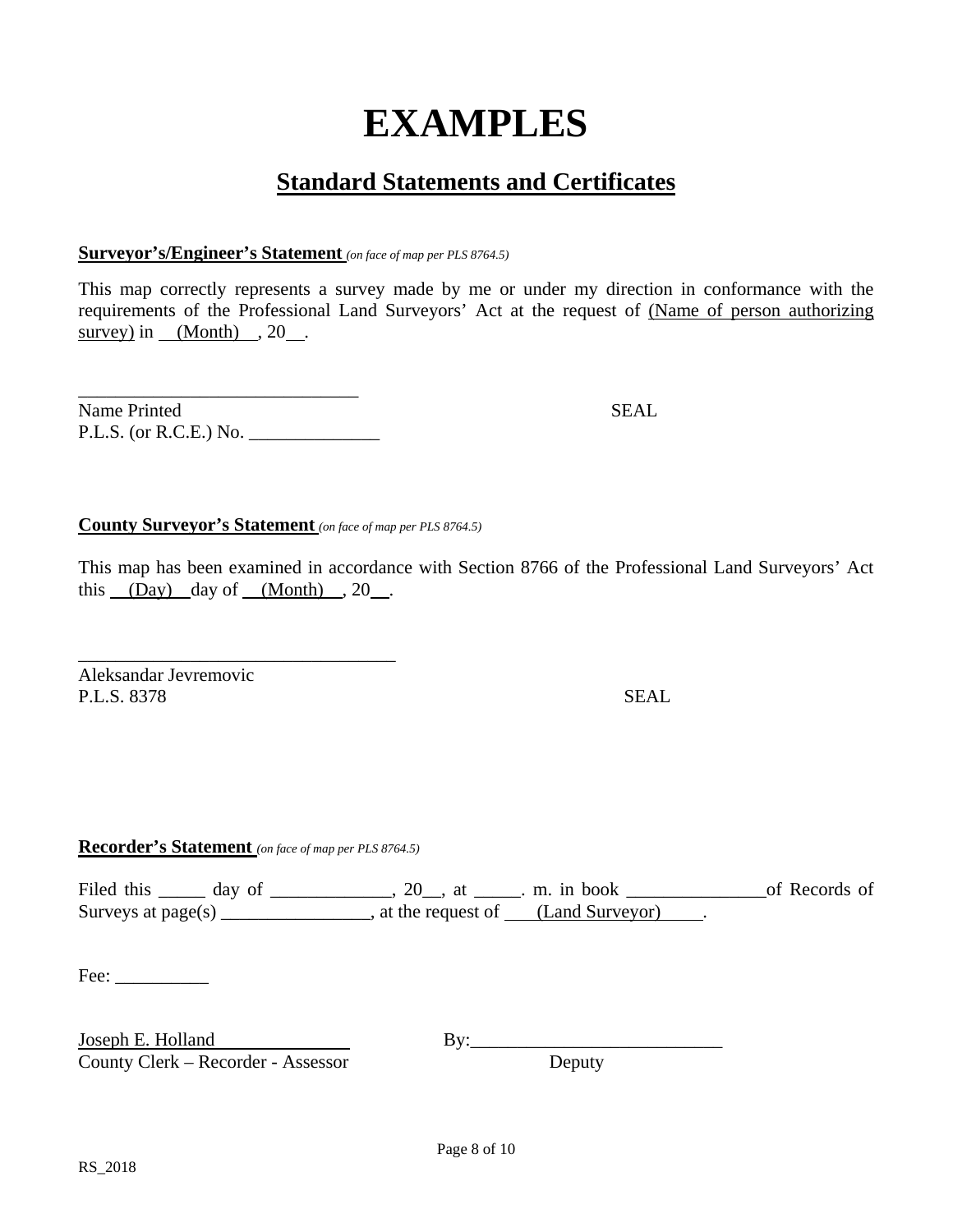# *For use when land conveyed to a governmental agency is not shown on the latest Assessor roll lying within a City*

#### **City Engineer's Certificate** or **County Surveyor's Certificate** *(on face of map or by separate document per PLS 8762.5)*

I hereby certify that this map is in compliance with the provisions of the Subdivision Map Act, Division 2, (commencing with section 66410) of Title 7 of the Government Code and any applicable local ordinance enacted pursuant thereto.

Name Printed City Engineer R.C.E No. / County Surveyor P.L.S. No. SEAL

\_\_\_\_\_\_\_\_\_\_\_\_\_\_\_\_\_\_\_\_\_\_\_\_\_\_\_\_\_\_\_\_\_\_\_\_\_\_\_\_

# *For use when an Amending Record of Survey is submitted*

**County Surveyor's Statement** *(Amending Record of Survey per 8770.5)*

This amended map has been examined for conformance with the requirements of Section 8770.5 of the Professional Land Surveyors' Act.

Aleksandar Jevremovic P.L.S. 8378 SEAL

#### **Surveyor's /Engineer's Statement** *(Amending Maps) (PLS 8770.5)*

\_\_\_\_\_\_\_\_\_\_\_\_\_\_\_\_\_\_\_\_\_\_\_\_\_\_\_\_\_\_\_\_\_\_\_\_\_\_

\_\_\_\_\_\_\_\_\_\_\_\_\_\_\_\_\_\_\_\_\_\_\_\_\_\_\_\_\_\_\_\_\_\_\_\_\_

I hereby state that I have prepared this amending map or it was prepared under my direction on (Date) , (Year) , and the changes shown hereon are as provided for in Section 8770.5 of the Professional Land Surveyors' Act.

Name Printed SEAL P.L.S. No. \_\_\_\_\_\_\_